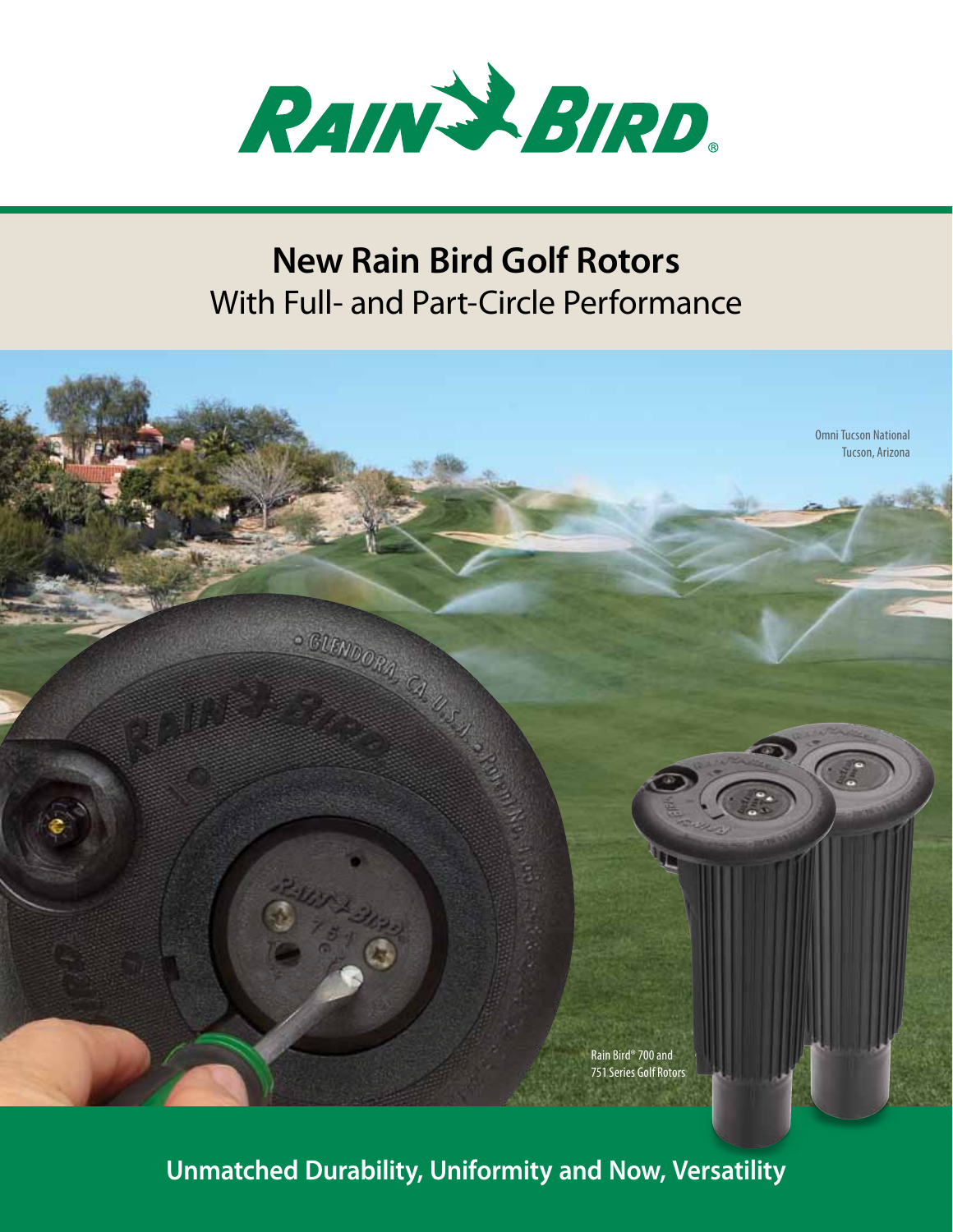# Now more than ever, performance matters

Make the most of every rotor with new Rapid-Adjust Technology featuring MemoryArc.™ Available on new Rain Bird® 751 Golf Rotors, this innovative feature allows you to easily adjust watering on greens, fairways or roughs for unmatched versatility and precise control. Offering proven Rain Bird durability and distribution uniformity, these cost-efficient rotors are also backward-compatible with existing Rain Bird rotor cases. Doing more when it matters most. That's The Intelligent Use of Water.™

## **Turn-of-a-Screw Versatility**

Your course's watering needs seem to change by the day. Now your watering arc can change with them. Unlike competitive products, Rain Bird® 751 Golf Rotors offer easy, top-adjustable rotation settings that retain the memory of their part-circle arc setting when shifting between full- and part-circle operation. This unique feature is designed to offer quick, dry arc adjustments not just during grow-in, but for the life of the rotor. So whether you need to ramp up watering during fertigation or conserve water in response to water restrictions, you can do it all with just a simple twist of your wrist.

*One twist and you'll see how we've once again brought The Intelligent Use of Water™ to life. Thanks to Rapid-Adjust technology featuring MemoryArc,™ Rain Bird® 751 Golf Rotors enable you to water your turf more precisely—and efficiently.*



#### **Introducing Rapid-Adjust Technology featuring MemoryArc™**

Arc A



Full Circle

Set primary rotor arc. **Turn the Full/Part Adjustment** Screw for full‑circle operation.



*More versatility. Less wire. Upgrade to the ultimate in flexibility and simplicity—order your Rain Bird® 700 and 751 Golf Rotors with optional Rain Bird® IC™ System functionality. Learn how ICS helps you use up to 90% less wire at www.rainbird.com/ICS*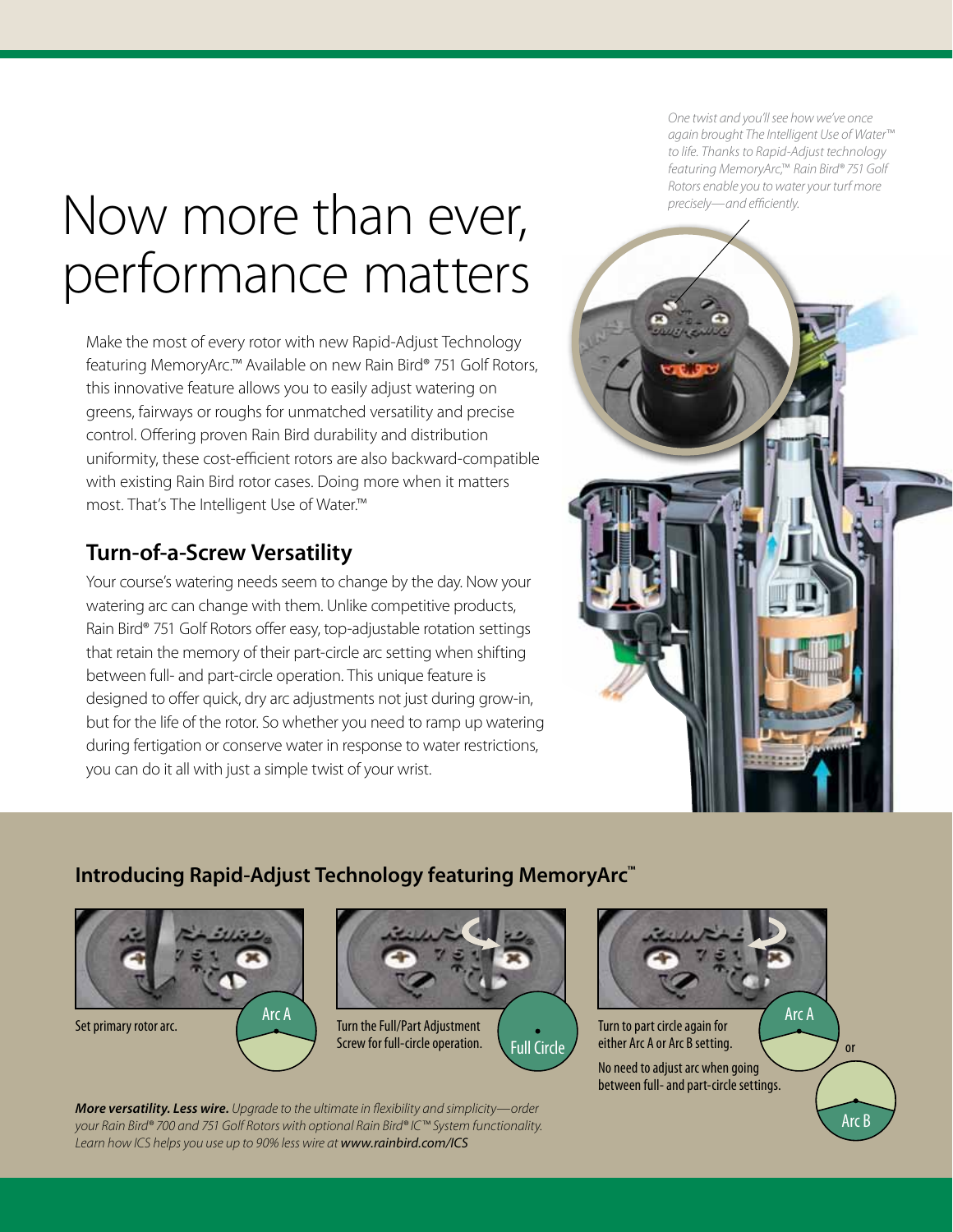#### **Proven Rain Bird Performance**

New Rain Bird® 700 Series Golf Rotors feature the same highly efficient nozzle performance you've come to expect from the industry leader and deliver the best performance yet from Rain Bird golf rotors. With large droplets that cut through harsh winds and reliable and consistent pressure regulation, Rain Bird rotors deliver the even distribution you need to guarantee a healthy playing surface.

## **Industry-Leading Durability**

You never take a day off. Neither should your rotor. Driven to deliver, built to take a beating, Rain Bird® 700 Series Golf Rotors deliver improved durability. Trust their rugged construction for year after year of reliable, hassle-free performance.

#### **Backward Compatibility**

Already have Rain Bird rotors installed on your course? New Rain Bird® 700 Series Golf Rotors offer backward compatibility with every 700 Series EAGLE™ Rotor manufactured since 1992. Saving precious time and money is as simple as dropping new Rain Bird® 700 Series internal assemblies into your existing rotor cases.



## **Low Cost of Ownership**

These days, everyone can appreciate the value of a wise purchasing decision. All things considered, Rain Bird Golf Rotors offer a low cost of ownership through a powerful combination of versatility, performance and durability. So make the most of every dollar—install 700 and 751 Golf Rotors to optimize water consumption, simplify operation and minimize replacement, maintenance and inventory costs.

Learn more about NEW, versatile Rain Bird® 751 Golf Rotors at **www.rainbird.com/twist**



*With a twist of your wrist, shift between three arc settings to selectively water fairways, roughs—or both.*